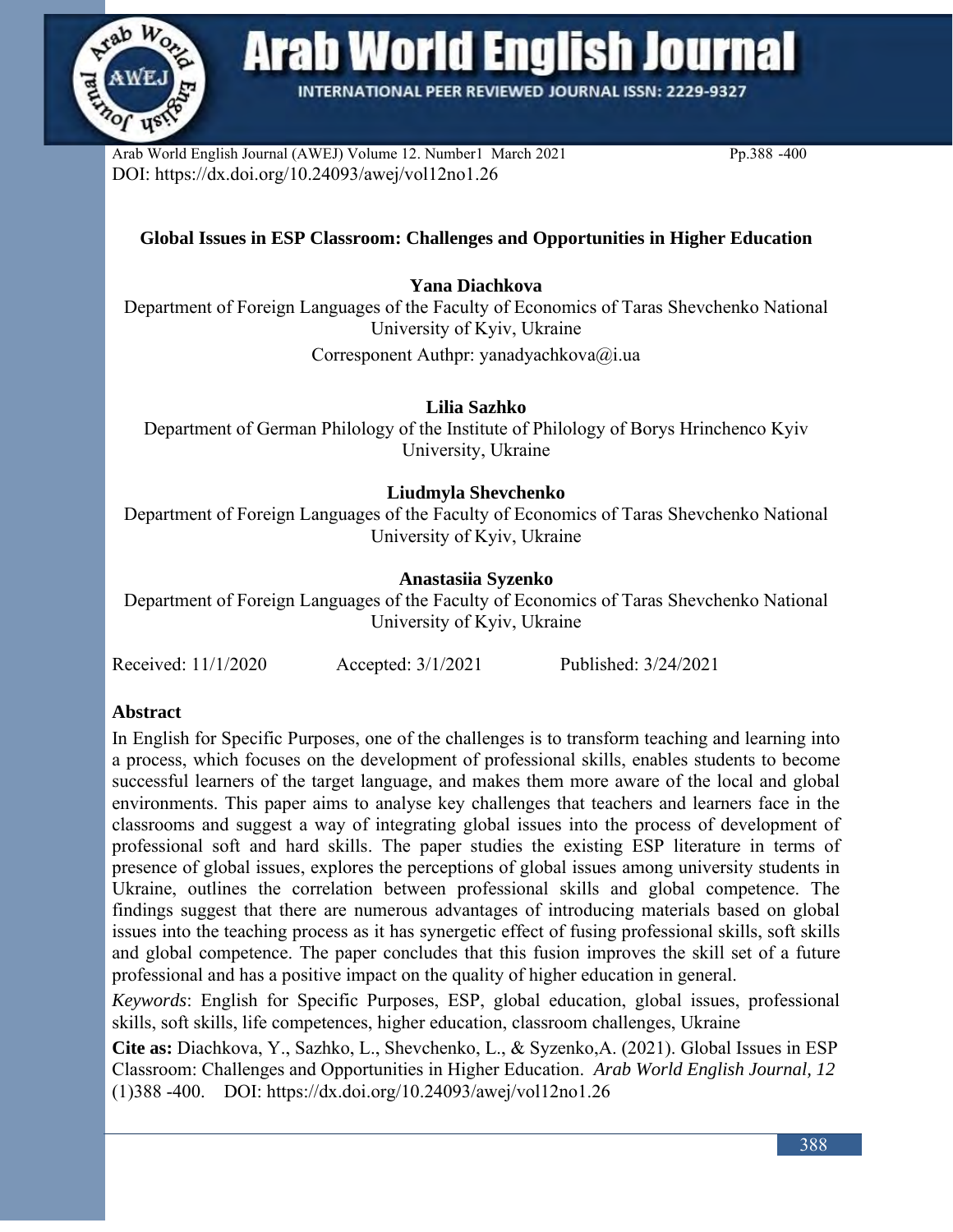#### **Introduction**

 Since the introduction of global education approach, the focus in a foreign language teaching context has switched to making sure that students not only effectively acquire the foreign language as a means of personal or professional communication, but also gain understanding, skills, and commitment to become truly global citizens and make their contributions to dealing with global problems. It is quite challenging for educators, including foreign language teachers, to transform teaching and learning into a process which focuses both on equipping students to be successful learners of the target language and making them more aware and respectful to their surroundings.

Thus, foreign language classroom is becoming a place where students not only acquire language to communicate effectively in personal and professional settings, but also develop mindset and skills needed for world citizens to be able to contribute to tacking the problems of global scale. This makes it crucial for the future professionals to be engaged in making change happen by means of changing their behaviours (Hogg  $&$  Shah, 2010). This is becoming particularly relevant in the times of recent global pandemic that the students and graduates realise the global setting and their role in bringing about positive change to the world.

According to the Global Situation Report (2020), a significant work has been done in the sphere of global problems resolution due to huge progress in health and poverty reduction in recent decades. At the same time there are still challenges connected with unequal growth, a changing climate, world conflicts etc. The world needs citizens who are able to serve communities under these challenging circumstances, that makes global competence be of a crucial importance for labour market. And education is the key to progress. It is the key to the culture of democracy that encourages effective functioning of democratic laws and institutions. Essential to this is ensuring that "the young develop their global competence and acquire the knowledge, values and capacity to be responsible citizens in modern, diverse, democratic societies" (Council of Europe, 2018, p. 5).

 However, transforming teaching and learning into a process that goes beyond equipping students to become successful learners of the target language or proficient speakers may turn into a challenge for many educators. Rather than focusing solely on the language required for students' professional needs, foreign language teachers are now to develop their students' awareness of the global problems and using language effectively to show more respect and tolerance to their surroundings. Therefore, it is important to identify the role and place of global issues in the ESP classroom and explore opportunities for integrating global issues into the development of skills and competences in the higher education context.

This paper aims to analyse main challenges and suggest ways of integrating global issues into the process of development of professional skills, soft skills, and global competence in the ESP classroom. The premise is that the fusion of professional skills, soft skills, and global competence is likely to improve the employment profile of a future professional and suggests a positive impact of global education approach within ESP classes on learning process and on quality of higher education in general.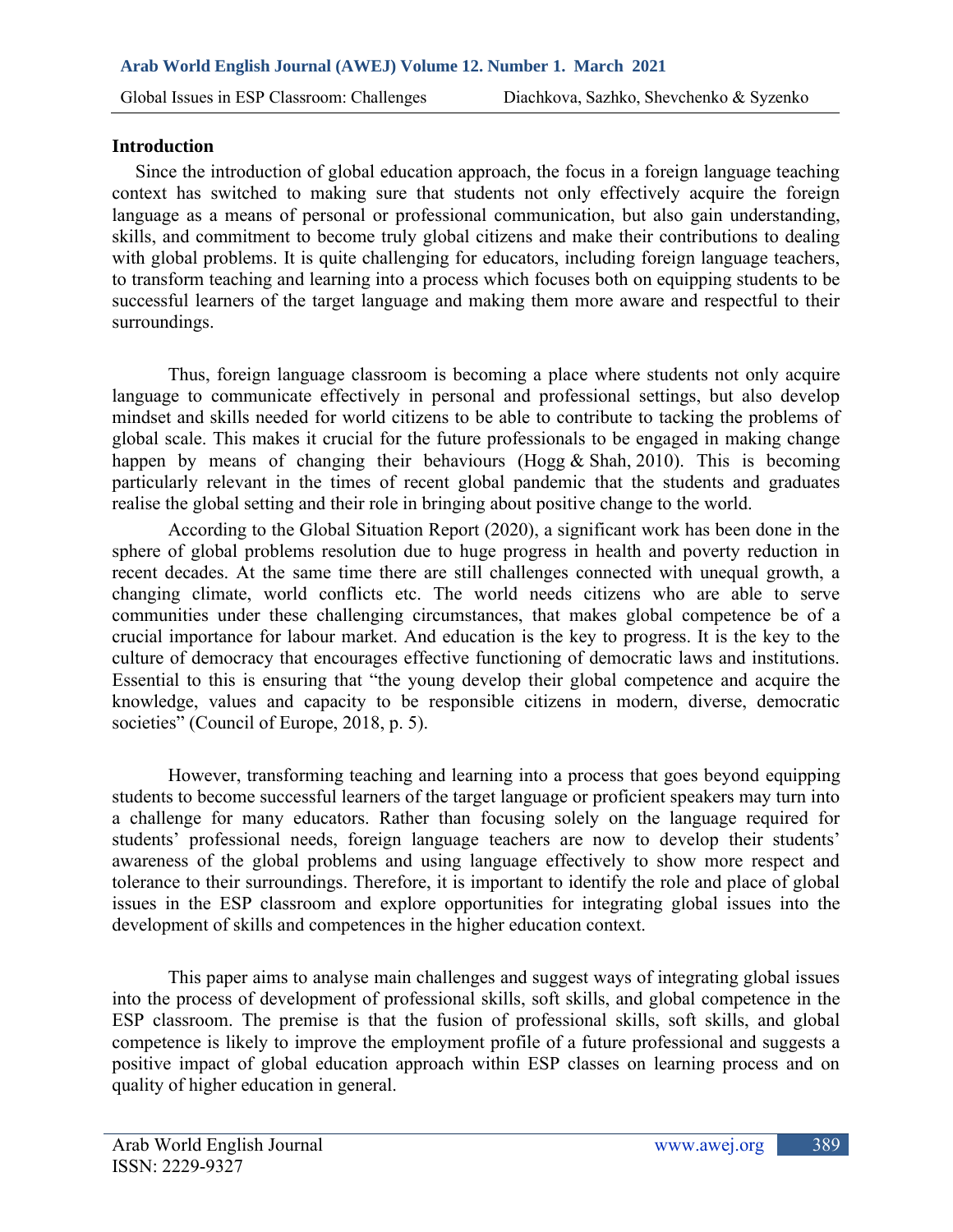#### **Literature Review**

 In the English for Specific Purposes context, global education is a pedagogical approach that sees peace, human rights, development, and the environment as core content areas of educating a global citizen and aims to develop learners as professionals and committed citizens of the world. The matter is that it is not demanded in ESP context to implement this approach into the teaching practice. That makes contemporary ESP teaching stand still in this respect and creates a gap between the requirements of modern labour market and professional competence of higher education graduates.

 Moreover, the view of a language learner in the ESP context is becoming much more complex as well. In his recent publication, Michael Byram considers a language learner from the perspective of three interconnected facets, emphasizing more and more strongly the idea of the language learner as an engaged and responsible citizen:

- a person with an open mind
- a person with the curiosity and courage of the ethnographer
- a person with the engagement and responsibility of the citizen (Byram, 2020, p. 5).

According to the researcher, these facets suggest that learning a language is more than learning a set of skills, it is an opportunity to develop as a person. Therefore, teaching should be designed to offer a learner such an opportunity, to challenge learners' views of the target language, to make them aware of and reflect on possible stereotypes and prejudices concerning targetlanguage countries and people, etc. According to this very concept, the language learner observes people's practices in a target-language community, interprets narratives and documents, reflects on norms, beliefs and values, and in the process learns something about themselves. That makes the learner more engaged, conscious and responsible for the learning process in itself. Byram's third facet draws on the field of citizenship education – across subjects and including language teaching. In this perspective, the language learner should be seen as an engaged and responsible citizen. And according to the author, "learning a language is an opportunity to develop as a citizen, taking the vantage point of 'the other' to analyze one's own country and people, with a view to changing it for the better" (Byram, 2020, p. 5). That instinctively leads the learner to developing global competence and becoming aware of the global citizenship.

Moreover, English for Specific Purposes is a field of language teaching that enjoys quite a specific nature. This gives educators some room for manoeuvre and allows them to orientate their language learners towards global consciousness and awareness. According to Kennedy  $(2007)$ ,

Through its occupational, institutional and subject-specific rigor, ESP potentially offers grounded micro-perspectives on language, power and identity that have, at times, been found lacking in the theoretical adventurism often prevalent in critical texts. Conversely, for ESP, critical theories and pedagogies enhance contextual understanding and potentially expand the linguistic means by which goal-directed ends can be effectively achieved in this context and enhance the possibilities for transformative pedagogies that are invigorated through a fusion of pragmatic and politicized strategies. Such globalnational tensions have given rise to contested and competing notions of citizenship in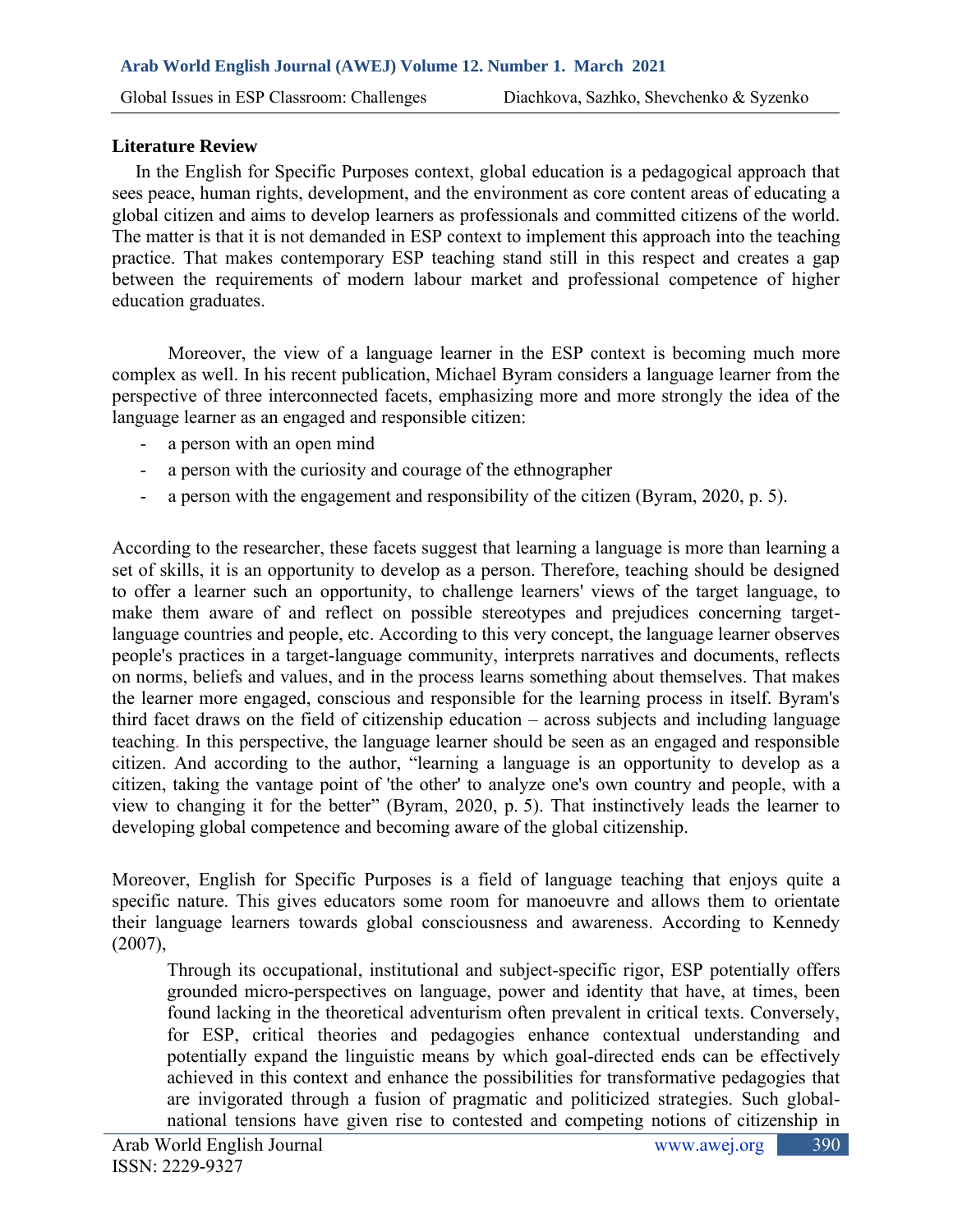Global Issues in ESP Classroom: Challenges Diachkova, Sazhko, Shevchenko & Syzenko

ESP settings but also to creative and transformational pedagogies in which second language learners can be oriented towards social justice issues of local, national and international consequence. (p. 310)

Indeed, the responsibilities of foreign language educators are not limited only to teaching vocabulary, grammar, pronunciation, listening, speaking, reading, and writing. Even without realizing that, ESP instructors worldwide already integrate global issues and global education into their teaching in a variety of ways involving, for example, content used for input during lessons. However, as educators, our mission is to pay attention to problems occurring globally and consciously prepare our students for active participation in tackling the problems or at least showing sympathy and tolerance to those suffering from these issues. Teachers and learners may not be able to solve the global issues directly, still our understanding and compassion toward the situations and problems are critical in helping to reduce the spread of the issues. According to recent studies, global issues are crucial to be introduced and implemented into language teaching. It has been researched and proved that global learning fosters:

- critical and creative thinking
- self-awareness and open-mindedness towards difference
- understanding of global issues and power relationships, and
- optimism and action for a better world (Hogg & Shah, 2010).

 In Ukraine, challenges associated with teaching ESP mostly stemmed from the fact that most teachers had no or very little practical training in ESP teaching; the legacy of grammartranslation method has led to teaching mostly decontextualized English having no relation to students' professional needs and students' low motivation (Onishchuk & Andrusiak, 2018). Moreover, another recent study suggests that there is a strong relationship between the use of learning models of the ESP language course and improvement of the experimental group students' critical thinking seen as a combination of such components as affective, argumentative, and reflexive (Karapetian, 2020).

 Since this paper aims to explore the existing situation in ESP classrooms in higher education in Ukraine, it should be noted that the country faces several challenges related to global education overall. Not unlike in other countries, they touch upon several dimensions: knowledge, skills, attitudes, and action and include:

- Knowledge about world countries and cultures, and about global problems. If our aim is to educate students able to work for a better world, they must know the nature of world problems, their causes, and solutions.
- Development of soft skills which include communication, critical and creative thinking, collaboration, problem-solving, conflict resolution, decision making, and the ability to see issues from multiple perspectives.
- Global attitudes, which means raising global awareness, developing appreciation of other cultures, respect for diversity, a commitment to justice, empathy and tolerance.
- Action, which means democratic participation in the local and global community to solve world problems, i.e. students, should be able to "think globally and act locally" (Cates, 2000, p. 241).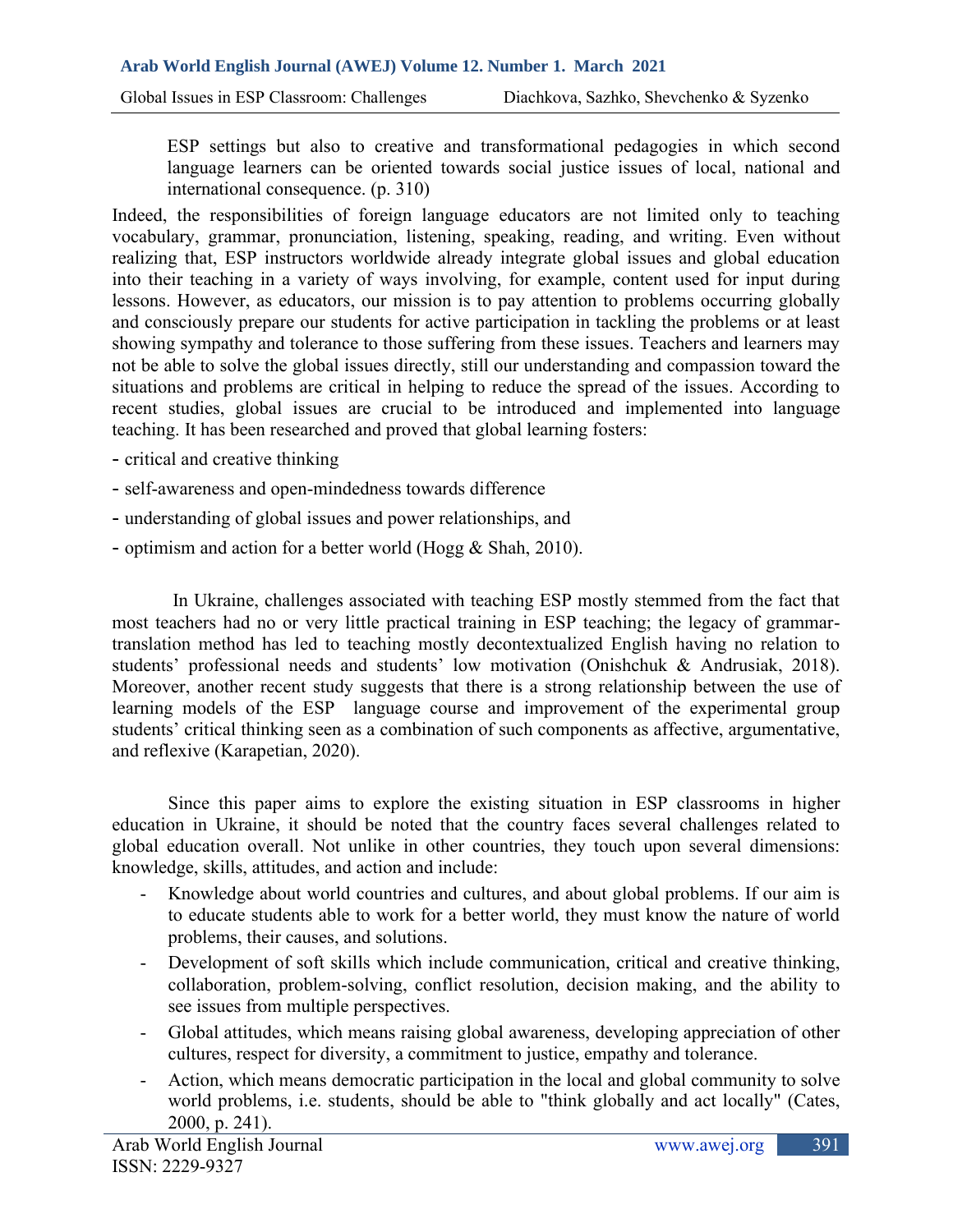This study is built on the idea of exploring the above-mentioned dimensions in the context of Ukrainian higher education in general and within the ESP classrooms in particular.

### **Methodology**

 To see the overall picture of the role and place of global issues in the ESP language education in Ukraine, it was crucial to examine each of the dimensions mentioned above. This research focuses on language learners from leading universities of Ukraine - Taras Shevchenko National University of Kyiv and Borys Hrinchenko Kyiv University. The components of research included: (1) analysing ESP textbooks for the occurrence of tasks that address global issues; (2) defining students' awareness of the global issues, their global attitudes and willingness to act – in a survey of 120 students from two universities; and (3) identifying the level of development of professional soft and hard skills that may contribute to the development of global competence.

#### **Findings and Discussion**

## *Source of Knowledge about World Countries and Cultures, and about Global Problems*

 In ESP textbooks for the students of Economics, Medicine, Cybernetics, Biology, Philology, and Law, the most frequent global issues addressed are connected with environmental problems, overpopulation, pandemic issues, intercultural communication, and human rights. Yet, the percentage of the tasks in which these issues are mentioned is meagre (see Table one). For the purpose of textbook analysis, tasks touching upon global issues (GI tasks) were divided into two types: the ones that are purely pedagogical and deal with the development of receptive skills, vocabulary and grammar; and the ones that are real-life and touch upon the development of communication skills, critical thinking and awareness, thus sharing the concepts of critical pedagogy and global education.

| Coursebook title and publisher                                                                                   | Year<br>published | Total<br>number of<br>exercises<br>and/or<br>tasks | Number<br>of GI tasks | Pedagogic<br>al tasks, % | Real-life<br>$tasks, \%$ |
|------------------------------------------------------------------------------------------------------------------|-------------------|----------------------------------------------------|-----------------------|--------------------------|--------------------------|
| Cambridge English for Scientists,<br><b>Cambridge University Press</b>                                           | 2011              | 140                                                | 3                     |                          | 2.1                      |
| Market Leader (Intermediate), 3<br>Ed, Pearson-Longman                                                           | 2012              | 264                                                | 9                     | 0.8                      | 2.6                      |
| <b>Business Advantage</b><br>(Intermediate), Cambridge<br><b>University Press</b>                                | 2103              | 620                                                | 22                    | 0.8                      | 2.9                      |
| International Legal English. A<br>course for classroom or self-study<br>use, 2 Ed, Cambridge University<br>Press | 2013              | 540                                                | 10                    | 0.9                      |                          |

| Table 1. Analysis of ESP textbooks used in universities of Ukraine |
|--------------------------------------------------------------------|
|--------------------------------------------------------------------|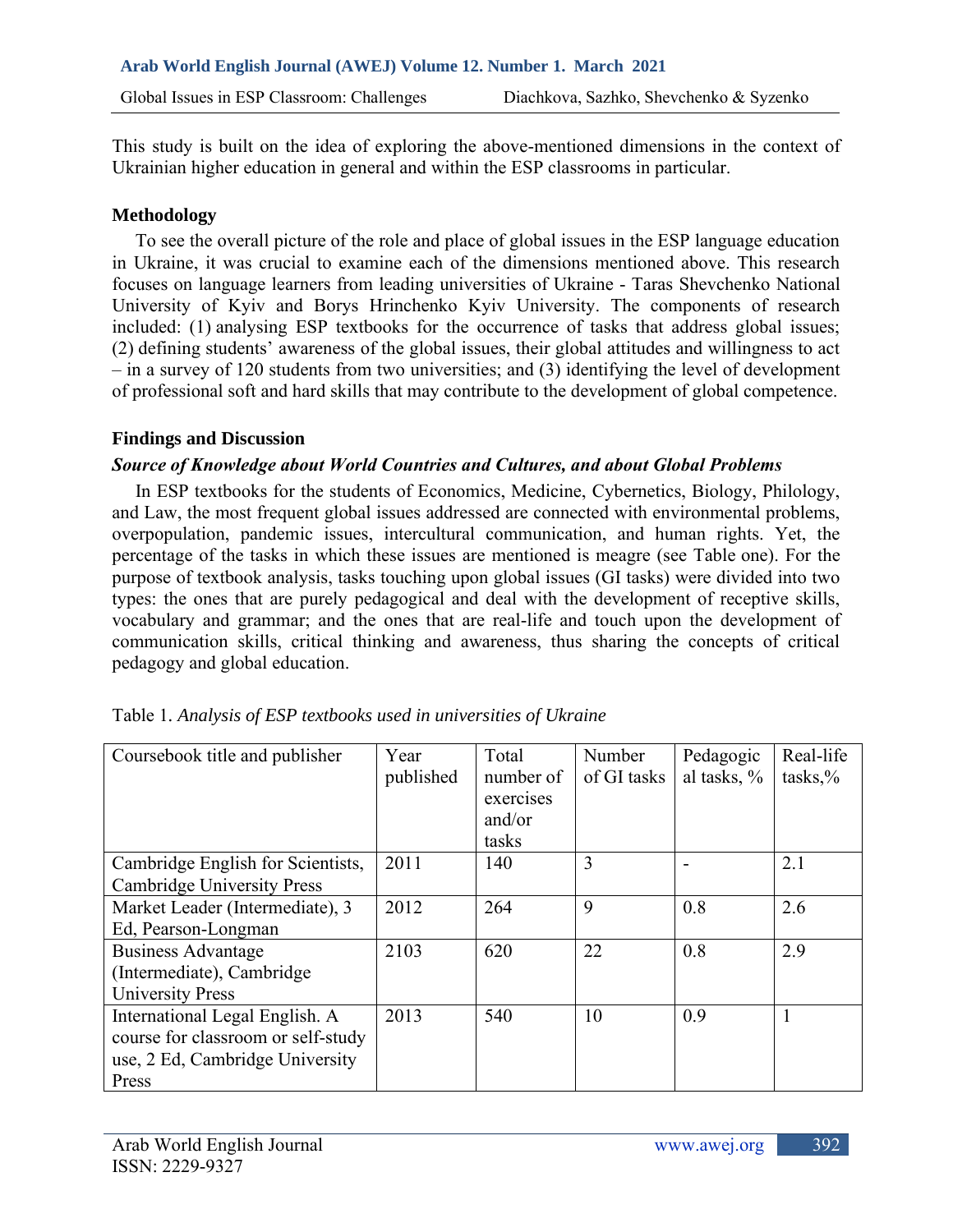#### **Arab World English Journal (AWEJ) Volume 12. Number 1. March 2021**

Global Issues in ESP Classroom: Challenges Diachkova, Sazhko, Shevchenko & Syzenko

| English for Electrical          | 2014 | 288 |    | $.7\%$  | $0.7\%$ |
|---------------------------------|------|-----|----|---------|---------|
| Engineering, Garnet Publishing  |      |     |    |         |         |
| Business Partner, 2 Ed, Pearson | 2018 | 342 | 10 | $1.7\%$ | $.2\%$  |
| <b>Education Limited</b>        |      |     |    |         |         |
| Average: $2.8\%$                |      |     |    |         |         |

 As the result of textbooks analysis, it can be concluded that neither the edition nor the year of publication influenced the number of the GI tasks that make up less than 3% of all the tasks. Even though, reportedly, overall awareness of the global issues has been rising for the last decade, coursebook and textbook writers do not pay necessary attention to the global competence development of the intended learners, leaving a great deal of responsibility for subject teachers as well as giving them some room for manoeuvre in the context sphere.

As seen from the above analysis, ESP textbooks for future graduates in Economics and Medicine contain more GI tasks. The reason might lie in deeper global perspective of the major itself as these subject areas are connected with global interaction of the professionals on different corresponding levels.

#### *Soft Skills and Global Competence*

 Even though globalisation allows free and immediate transfer of information from one corner of the planet to the other one, helping people to develop global competence to become active participants of world events in order to help governments have more impact on critical social issues with fewer resources is quite challenging. Education must surely play a greater role in engaging people in taking care of the planet and tackling global issues we all face. It means engaging people from all the corners of the world and often involves an imperative change in their behaviour. It implies that globalisation and its positive and negative effects cannot be ignored in university classrooms of the 21<sup>st</sup> century. Bringing global issues into the language classroom is one way of doing this.

 As prior research suggests, bringing global issues such as poverty, racism, homophobia, sexism, war conflicts, pandemics among others into the classroom gives students the opportunity of thinking about social topics and being aware of how they affect human beings in different parts of the world (Martínez Lirola, 2015). This is essential to help students become active and global citizens; this involves building their awareness of the social problems of the world and of the differences between various cultures. This also means that students acquire life skills that are vitally important for their career success on the labour market today.

It is necessary to point out that soft skills are quickly becoming the new benchmark for measuring success. As suggested in the study by Harvard Business School, these soft skills account for as much as 85% of an individual's success, whereas traditional 'hard skills' (academics, corporate job training, IQ, etc.) only account for 15%. Stanford Research Institute shared the same opinion and revealed that soft skills play an essential role in one's success. At the edge of core competency and personal traits, soft skills play a vital role in refining one's behaviour. Soft skills are meant to improve student's life skills and employability and they make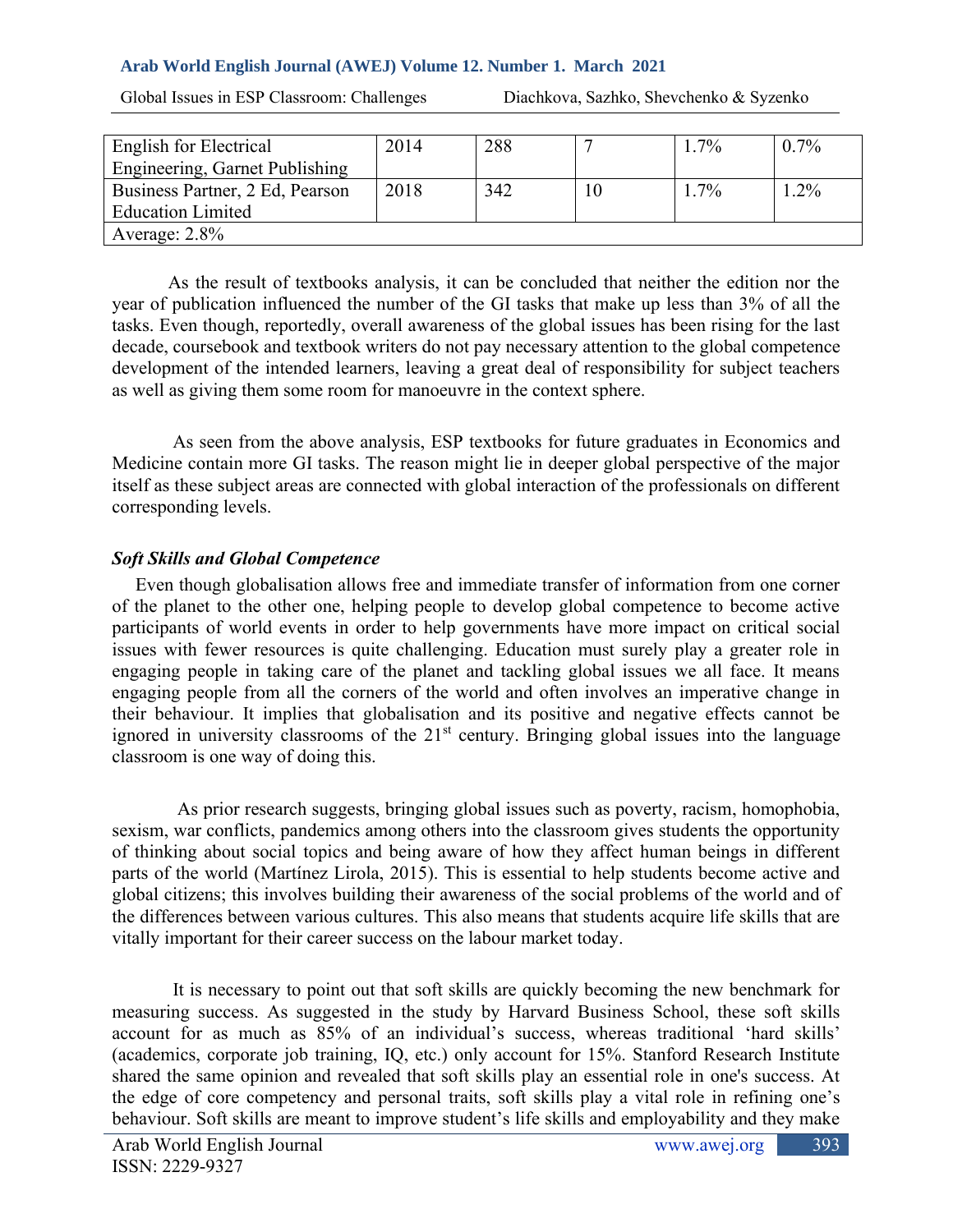it possible to deal with different situations meticulously and responsibly. With the help of soft skills, students can survive and sustain in the fierce global competitive spirit (Cabau, 2016).

Therefore, skills represent the second aspect of global education that fits harmoniously into foreign language instruction in the ESP context. The very act of learning a foreign language plays an important role in bringing about global issues, because knowing other people's language and culture opens doors toward better understanding and communication. Other skills that global education and foreign language education share in higher education are those of collaboration, teamwork, mediation and conflict resolution – skills most sought after in private and public corporations today.

 Importantly, teaching methods commonly used in ESP classrooms - projects, role-plays, simulations, and collaborative learning – are particularly well-aligned with global education. Projects give students an opportunity to spend an extensive period exploring a particular topic and use their initiative throughout this exploration. Often, projects become a bridge between classroom learning and real life and help students develop and take actions related to a topic in their lives. Role-plays and simulations contribute to the development of global skills because they give students an opportunity to imagine themselves as other people, in different professional and social roles, and in different situations – this also provides an important link between the classroom and the real world.

Collaborative (or cooperative) learning can involve projects and role-plays and simulations, as they usually are done in groups, but cooperative learning represents a broader range of activities in which students work together (Kagan, 1994). Collaborative learning is primarily based on recognising the indisputable value of student-to-student interaction. Through successful interaction in the classroom, students can develop the skills and attitudes necessary for successful interaction in other spheres and can develop a belief in the power of cooperation (Jacobs, 1998). This is reinforced by a fundamental concept in collaborative learning - that of positive interdependence - the feeling among group members that they sink or swim together, that what helps one member helps all and that what hurts one hurts all (Johnson & Johnson, 1994). This positive interdependence in real life would indeed contribute to making our world a better, more humane place.

Thus, since ESP classroom is a place where soft skills are being developed through the pedagogical perspective anyway, an extra focus on global issues and finding collaborative solutions to those would benefit our aim of educating global citizens.

# *Students' Awareness of Global Issues, their Global Attitudes and Willingness to Act*

 Results of the survey of 120 first and second year ESP students on their awareness of global issues and on their level of development of global competence demonstrate that Ukrainian future professionals are not ready to become global citizens because of lack of awareness, intrinsic motivation to contribute to international development and insufficient sources of appropriate knowledge introduced in school.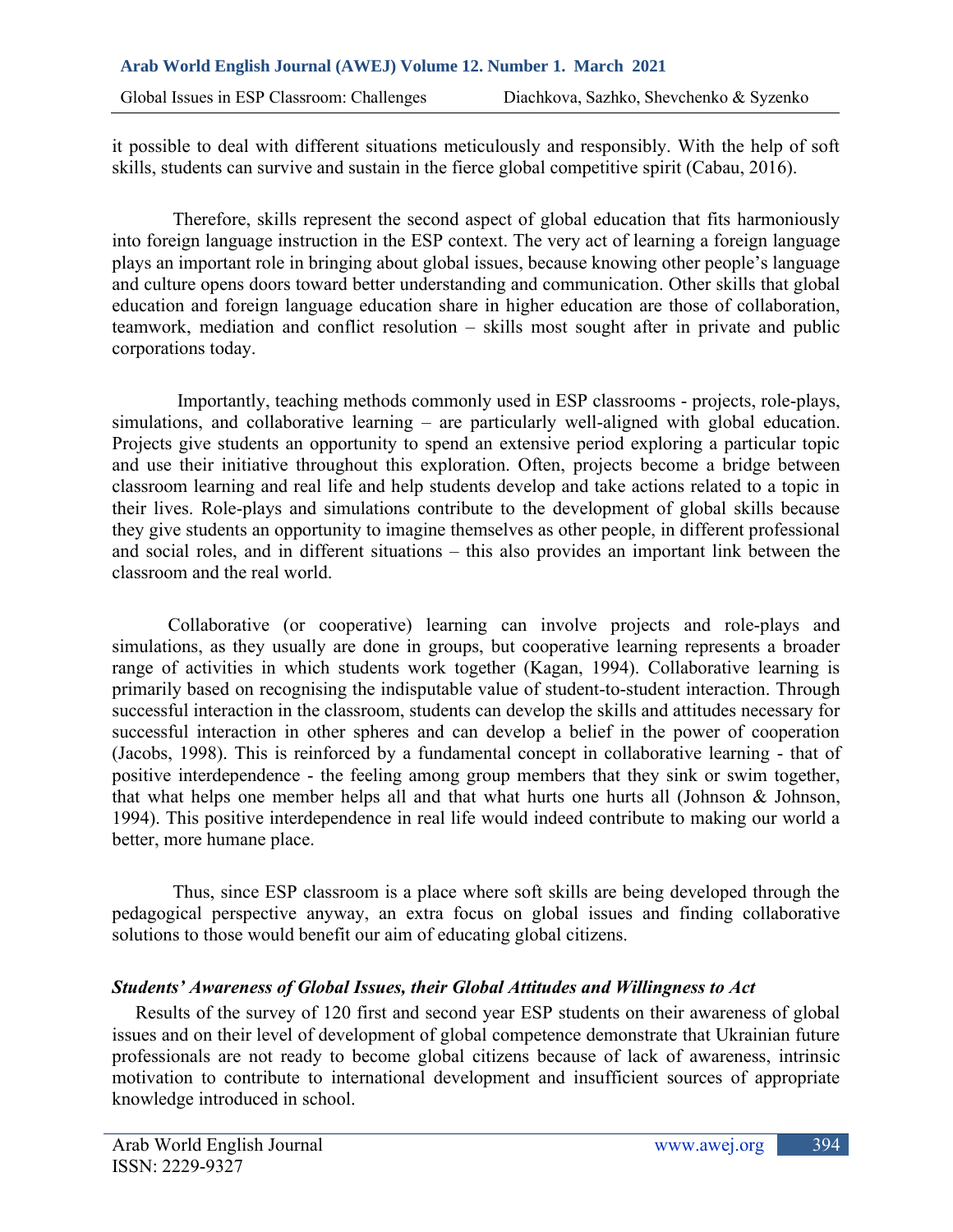# **Arab World English Journal (AWEJ) Volume 12. Number 1. March 2021**

 It is perhaps not surprising that our findings suggest that almost three-fourths of those who have not had a chance to learn about global issues in school or on their own think that it is pointless for them to act on global issues. (72%) (see Figure one). Amongst those who learnt about global issues either at school or by themselves (these are only 15% of respondents), the proportion of people who feel powerless goes down significantly, with only 10% of the respondents agreeing that it is pointless to act.



*Figure 1.* Proportion of respondents who feel it is pointless for them to act on global issues

 Learning about global issues can make a substantial contribution to stepping up international development and mutual national support. In our survey, we decided to concentrate on the issues of poverty and the role of international aid and mutual national assistance as this idea is not strange to many Ukrainians as the country is itself a recipient of various international instruments and also engages in mutual national aid mechanisms. According to responses, amongst those who learnt about global issues, 31% agree that there are more important issues to tackle than poverty in developing countries, and 45% of them support the idea of providing help to overcome the problem. However, amongst those who did not learn about global issues, 61% agree and only 7% support the idea of mutual national assistance (see Figure two).

 Thus, students who care about global issues are more aware of the necessity to donate to international development (e.g. to NGOs). They are also more likely to understand how they can contribute to global development through their own daily actions (e.g. by purchasing fair trade products).



*Figure 2.* Proportion of respondents who support the idea of mutual national assistance in global issues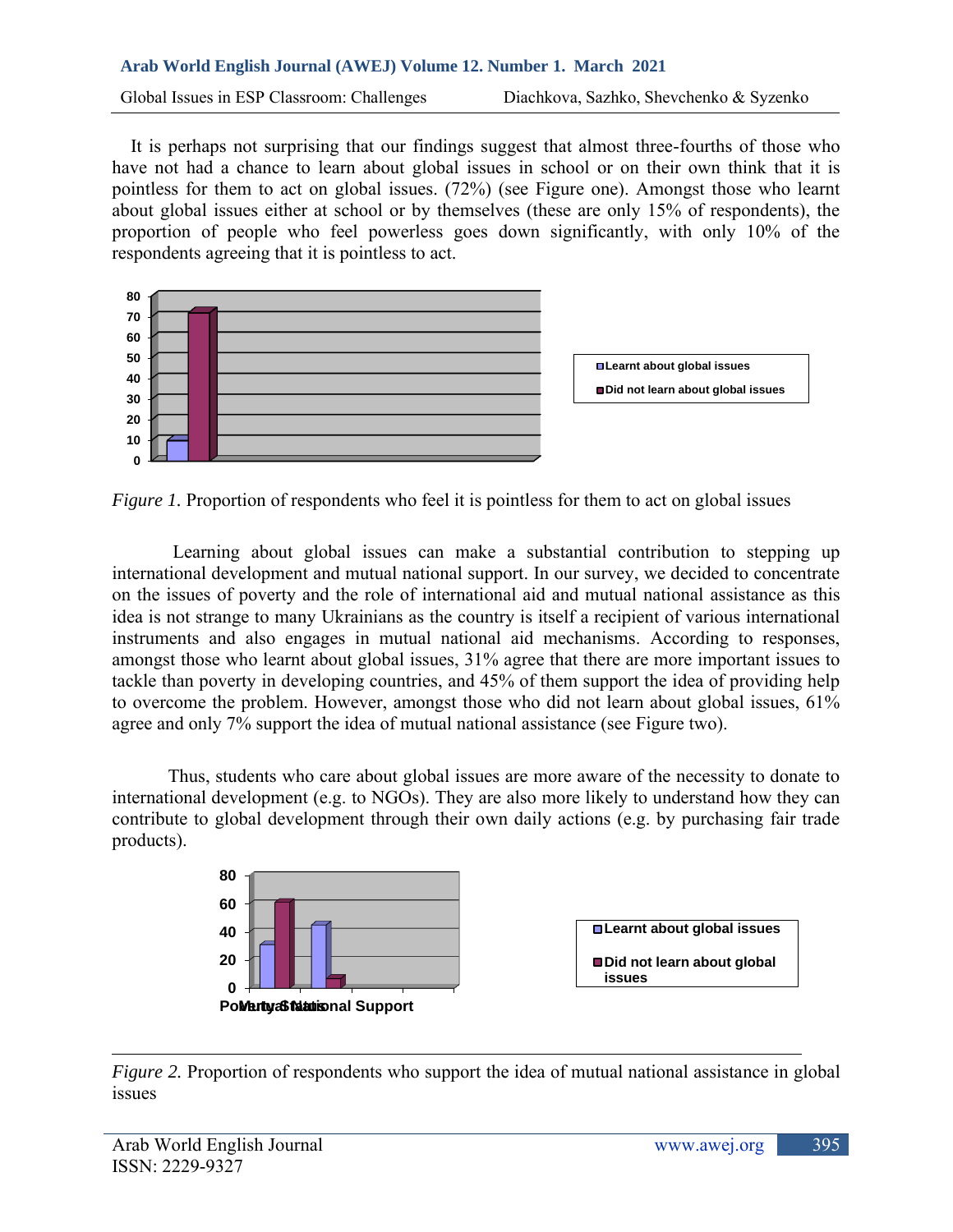Global learning is also vital if we are to counter misconceptions about racial and religious differences by encouraging respect and welcoming inclusion and diversity. These are crucial for making this world a more harmonious place. Our findings suggest that amongst those who have not experienced global learning in school, a quarter of the respondents (26%) are not comfortable with there being so many different races and religions living in Ukraine today or studying at their university. Amongst those who have learnt about at least one global issue, only 6% express this discomfort (see Figure three).





This suggests that promoting diversity and inclusion through encouraging a global perspective in universities is an important and effective mechanism for developing a more progressive and tolerant society.

 By ensuring that all educational establishments offer opportunities to learn about global issues we will be able to dramatically decrease the number of those unaware or uninterested in the world around them. In contrast, if our universities ignore the need for global learning, this may turn the situation for the worse, as this will only increase the number of those uninterested in taking positive social action.

#### *Action*

 Past research studies from DFID indicate that around 20% of the UK population are "disengaged, inward-looking and uninterested in or unsympathetic to the world around them". These are the people who are not interested in getting involved in any form of positive social action, such as recycling, volunteering or campaigning on global issues. However, amongst those who have learnt about climate change, poverty or world politics and trade at school, this figure roughly halves (9%, 12% and 12% respectively). Even more strikingly, amongst those who have not had an opportunity to learn about any global issues at school, over a third (34%), are entirely disengaged (DFID, 2008). Interestingly, according to UN-funded research on volunteering in Ukraine, Ukrainians recognize an essential role of volunteering in societal change, 85% of respondents believe that volunteering helps peacebuilding and 81% acknowledge that volunteering should be an indispensable component of civil society. Moreover, 23% of Ukrainians report that they have taken part in volunteering efforts over the last year (Nationwide Research, 2015).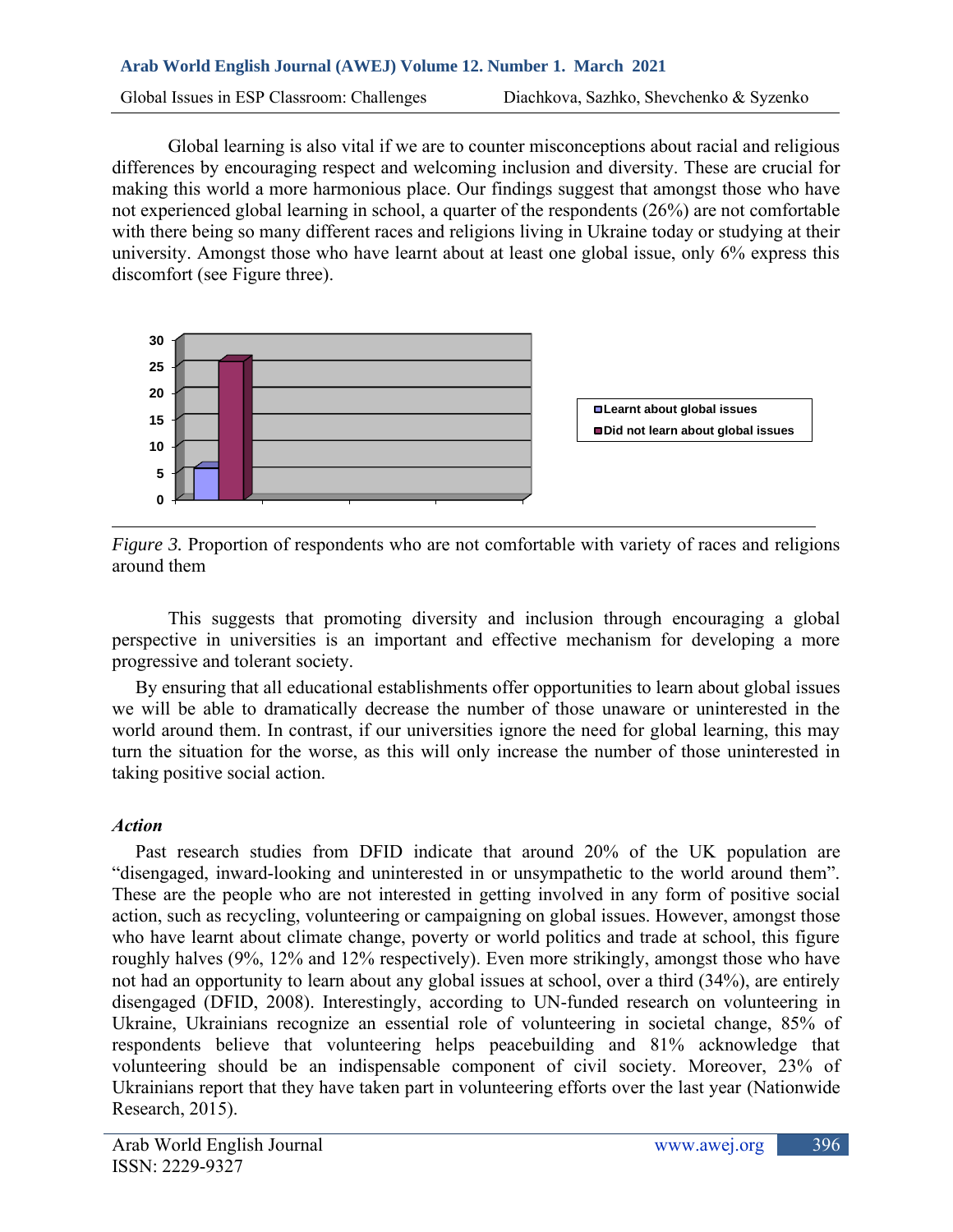# **Arab World English Journal (AWEJ) Volume 12. Number 1. March 2021**  Global Issues in ESP Classroom: Challenges Diachkova, Sazhko, Shevchenko & Syzenko

In Ukraine, considerable progress has been made to incorporate global issues throughout school curricular. Such global problems as environmental pollution and the role of humans in it, discrimination, hunger, poverty, etc. have been included in secondary educational establishments as part of the school reform. This has contributed to raising the awareness of students' social responsibility. All of the above has a direct impact on students being proactive in terms of global awareness and democratic participation in the local and global community to solve world problems. Our findings show that only 5% of respondents are not interested in engagement in positive social actions. Those who have experienced learning about global issues are ready to participate in volunteering projects or actions, have already participated in local volunteer events or are planning to become members of various NGOs trying to tackle global issues. We may see that only 1% of respondents are not interested in or are just indifferent to making a positive contribution through social action (see Figure four).



*Figure 4.* Proportion of respondents who are not interested in making a positive contribution through social action

 Finally, there is a significantly large proportion of students who support the idea that all members of society should have the opportunity to learn about global issues either in schools or in universities. Almost nine in ten (89%) of the respondents believe that global learning in university is crucial if these issues are to be tackled in future (see Figure five). These findings indicate that there is a strong mandate for universities and other stakeholders to make global learning in higher education a priority. This leads us to the suggestion that integration of global issues to the professional soft and hard skills development in the ESP context will raise students' motivation to learn a target language, contribute greatly into the education of future global citizens and improve the requirements profile of a future professional.



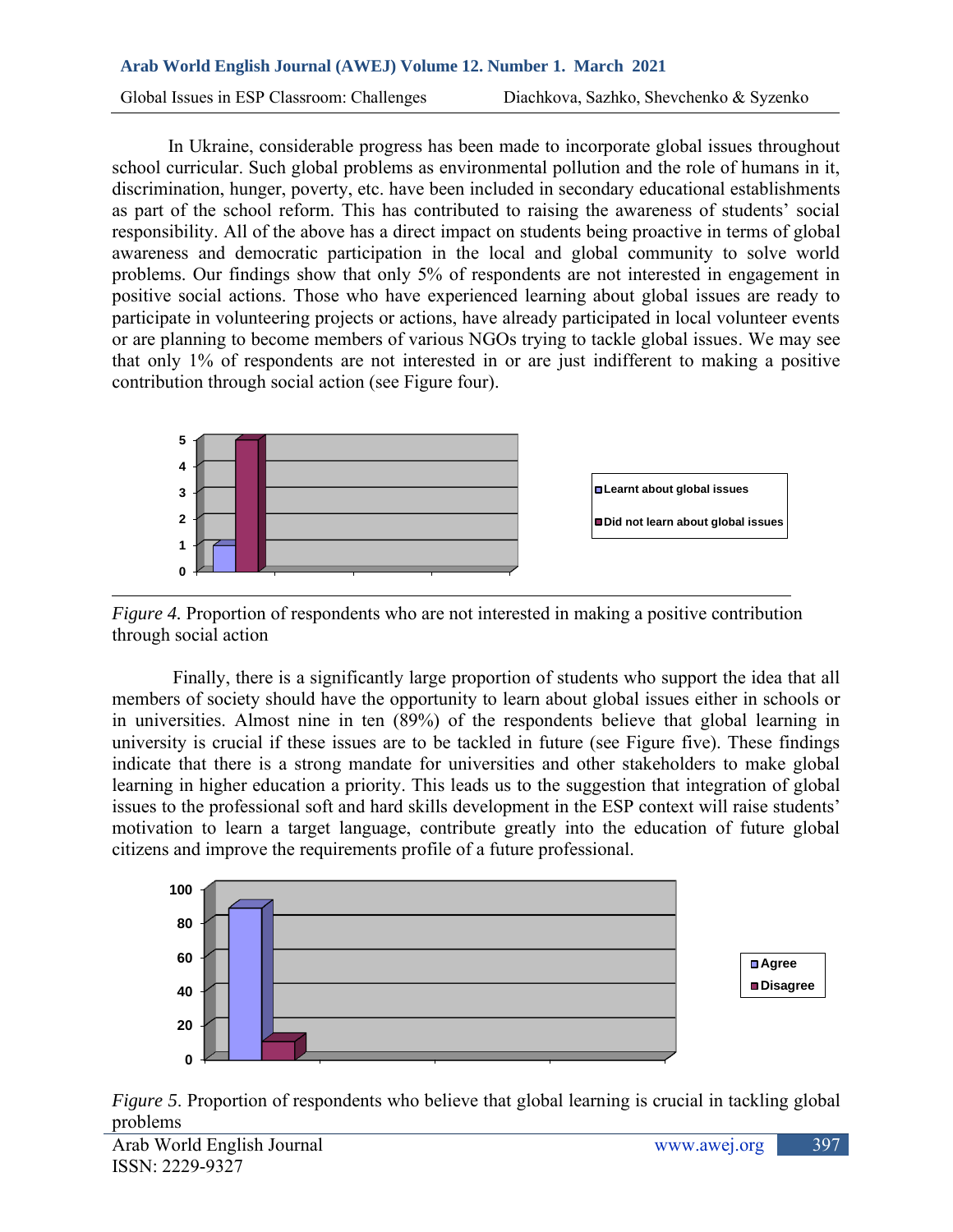Global Issues in ESP Classroom: Challenges Diachkova, Sazhko, Shevchenko & Syzenko

 Summing up all the challenges teachers and learners face while introducing global issues into the ESP classroom – lack of awareness of the importance of global issues; topic-based content as opposed to problem-based; learning outcomes limited to language and skills; insufficient educational policy support; lack of teacher support (professional development); existing materials not providing for a meaningful variety of real-life tasks involving global issues; predominantly mono-cultural classes in Ukraine: 'cultural awareness' limited mostly to UK and US stereotypical notions of cultures – it is possible to conclude that Ukrainian graduates might be less competitive on the world labour market with their global competence being underdeveloped. It is also necessary to stress the importance of teaching global contexts in foreign language classrooms with particular attention to:

a) variety of multinational, multilingual, and multicultural contents: authentic materials, structured documents etc.;

b) development of appropriate methodologies for teaching foreign languages in the spirit of global education;

c) improved teacher training programmes with a specific focus on teaching culture and global education (global pedagogy, curriculum development, methodology, etc.);

d) development of coursebooks and learning resources for the purpose of global education and international understanding;

e) stepping up intercultural research with thorough analysis of different forms of cultural contact and cultural exchanges.

#### **Conclusion**

In a modern academic environment, educators face a great number of challenges in teaching ESP. Labour market seeks professionals ready to think globally, to operate on an international arena being aware of the global problems, sympathetic and tolerant. This paper concentrated on the analysis of the main challenges in ESP teaching and learning. Taking into consideration ESP context, modern requirements of the labour market and the level of students and teachers' awareness, the ways of integrating global issues into the process of development of professional skills, soft skills, and global competence in the ESP classroom were suggested. It was suggested in the paper that the fusion of professional skills, soft skills, and global competence is likely to improve the employment profile of a future professional and to make a positive impact of global education approach within ESP classes on learning process and on quality of higher education in general.

#### *Recommendations*

 Therefore, in order to educate global citizens and to meet the requirements of contemporary labour market, ESP teachers need to:

- be aware of their responsibility in furthering international understanding through their teaching;

- make efforts to increase the effectiveness of teaching foreign languages with a view of enhancing mutual understanding, respect, peaceful co-existence and co-operation among nations; - exploit the possibilities of extra-curricular activities for the development of international contacts and co-operation, such as correspondence, exchange of books and relevant print and audio-visual material, virtual cooperation, exchange programmes, visits, tours, excursions etc.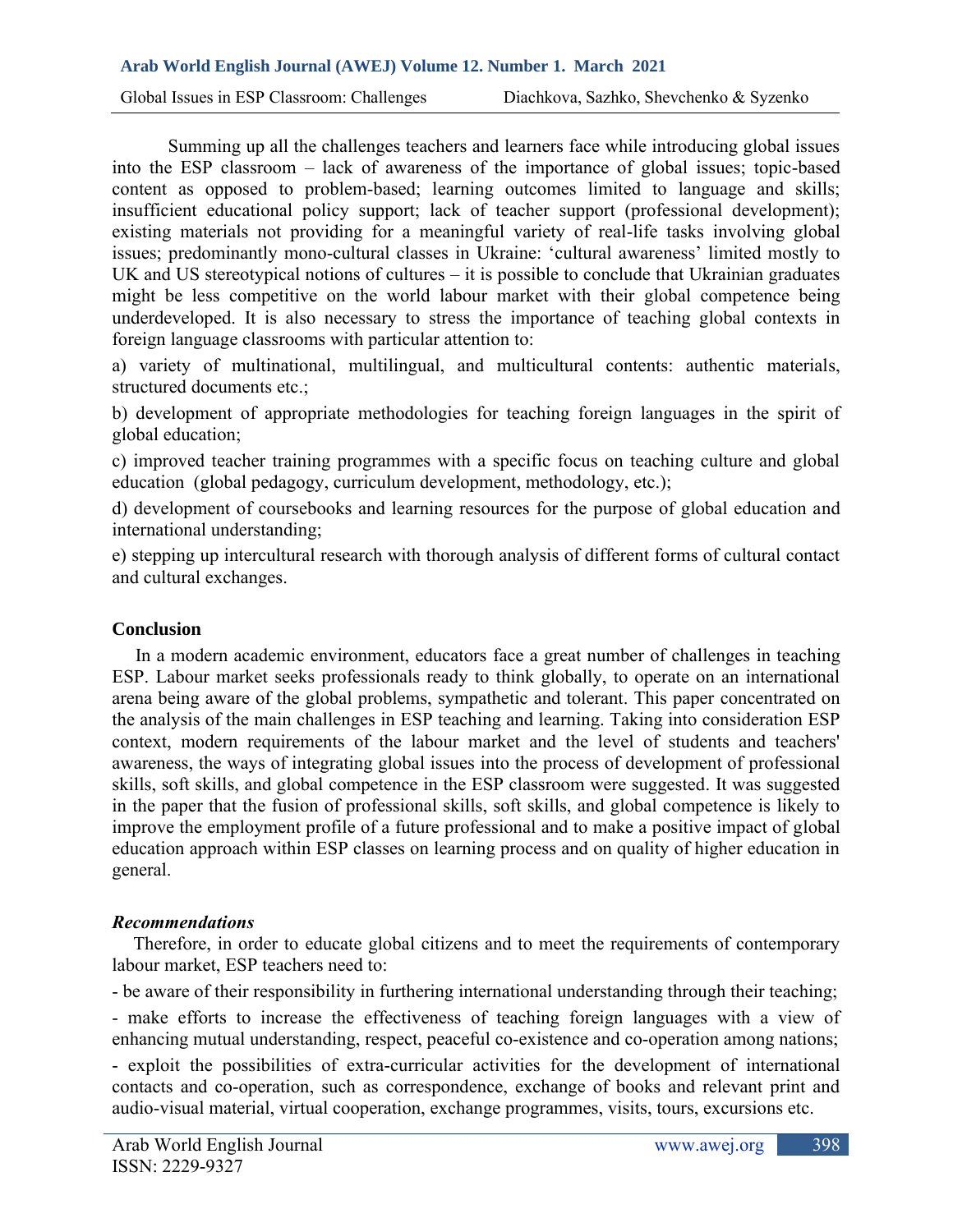- stimulate co-operation by language teaching approaches responsive to students' initiatives, interests and needs, as education for international co-operation must start with co-operation between students and teacher in the language learning task, classroom.

 Actions to take include raising educators' and learners' awareness of the importance of global issues; complementing core ESP curriculum with targeted content addressing global issues; developing policy guidelines for inclusion and promotion of global education at all levels; designing additional materials dealing with global issues to complement the gaps in the existing ones; involving learners and other stakeholders to the development of materials; encouraging broader discussion of the importance of global issues in the national media.

#### **About Authors:**

**Yana Diachkova** PhD, (in Education), assistant professor in the Department of Foreign Languages of the Faculty of Economics of Taras Shevchenko National University of Kyiv, Ukraine. Her research interests touch upon contemporary higher education trends, methodology of teaching English for Specific Purposes and the use of modern technologies and instruments in education. ORCID code:<https://orcid.org/0000-0003-3145-6695>

**Lilia Sazhko** PhD ,(in Education), professor in the Department of German Philology of the Institute of Philology of Borys Hrinchenco Kyiv University, Ukraine. The research interests cover methodology of teaching foreign languages and globalization of higher education. ORCID code:<https://orcid.org/0000-0002-1565-6091>

**Liudmyla Shevchenko**PhD, (in Philology), associate professor in the Department of Foreign Languages of the Faculty of Economics of Taras Shevchenko National University of Kyiv, Ukraine. Her research interests embrace assessment procedures in higher education, the ways of developing cultural competence in teaching English for Specific Purposes. ORCID code:<https://orcid.org/0000-0002-4543-3876>

**Anastasiia Syzenko** PhD. (in Philology), associate professor in the Department of Foreign Languages of the Faculty of Economics of Taras Shevchenko National University of Kyiv, Ukraine. Her research interests include internationalisation of higher education, the use of learning technologies and new developments in teaching English for Specific Purposes. ORCID code: <https://orcid.org/0000-0001-8443-7813>

#### **References**

- Andrusiak, I., & Onischuk, I. (2018). ESP Teaching in the Context of Ukrainian Higher Education: Challenges and Solutions.
- APN (2017). The Uncomfortable Truth: Racism, Injustice, and Poverty in New Jersey. Retrieved from [http://www.antipovertynetwork.org/resources/Documents/The%20Uncom](http://www.antipovertynetwork.org/resources/Documents/The%20Uncomfortable%20Truth%20Final%20-%20web.pdf) [fortable%20Truth%20Final%20-%20web.pdf](http://www.antipovertynetwork.org/resources/Documents/The%20Uncomfortable%20Truth%20Final%20-%20web.pdf)
- Byram, M. (2020). *Teaching and Assessing Intercultural Communicative Competence: Revisited*. Multilingual Matters